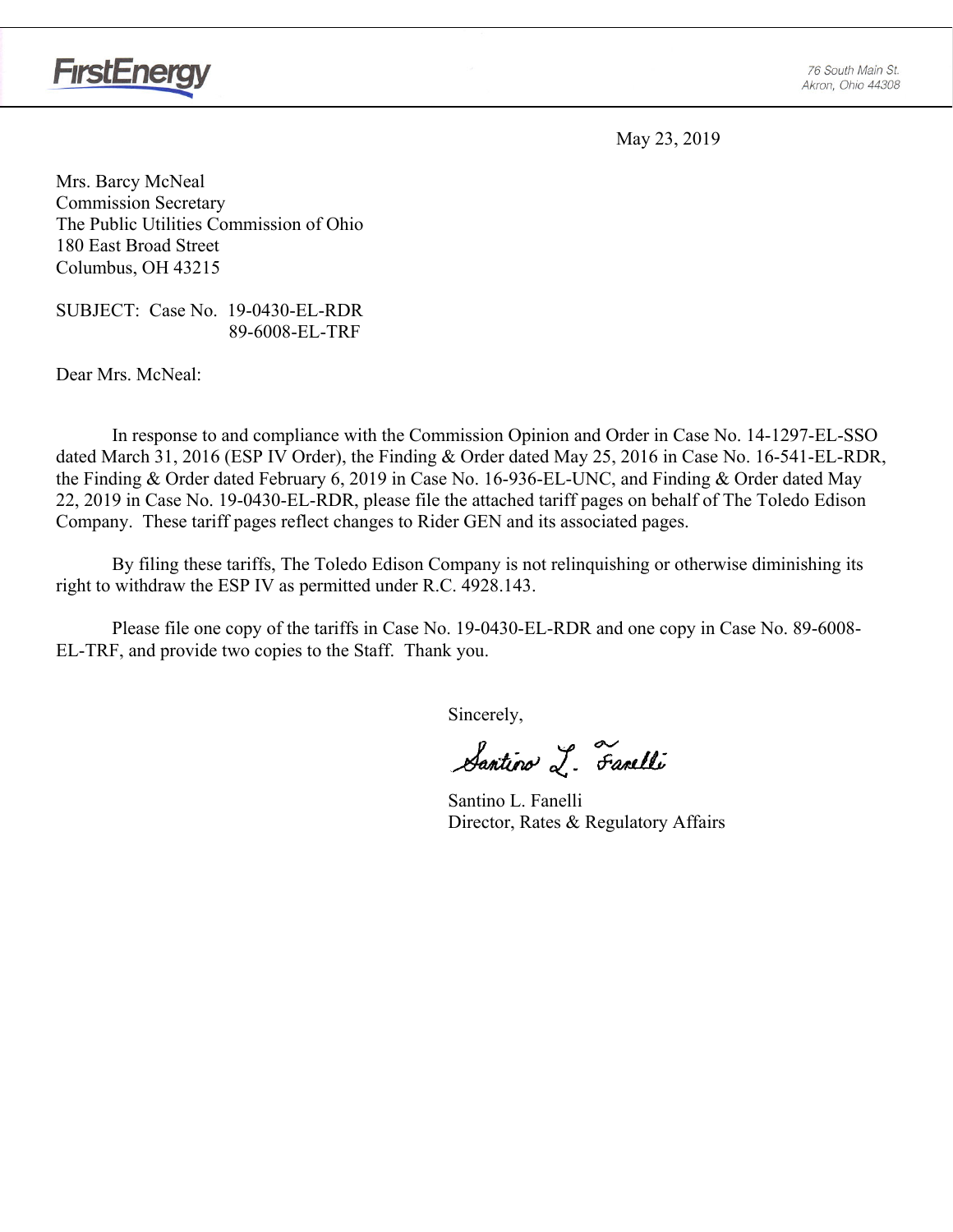# **TABLE OF CONTENTS**

The following rates, rules and regulations for electric service are applicable throughout the Company's service territory except as noted.

|                                                        | <b>Sheet</b>   | <b>Effective</b><br><b>Date</b> |
|--------------------------------------------------------|----------------|---------------------------------|
| <b>TABLE OF CONTENTS</b>                               | 1              | 06-01-19                        |
| <b>DEFINITION OF TERRITORY</b>                         | 3              | 01-23-09                        |
| <b>ELECTRIC SERVICE REGULATIONS</b>                    | $\overline{4}$ | 06-01-16                        |
| <b>ELECTRIC SERVICE SCHEDULES</b>                      |                |                                 |
| Residential Service (Rate "RS")                        | 10             | 01-23-09                        |
| General Service - Secondary (Rate "GS")                | 20             | 01-23-09                        |
| General Service - Primary (Rate "GP")                  | 21             | 01-23-09                        |
| General Service - Subtransmission (Rate "GSU")         | 22             | 01-23-09                        |
| General Service - Transmission (Rate "GT")             | 23             | 01-23-09                        |
| <b>Street Lighting Provisions</b>                      | 30             | 01-23-09                        |
| Street Lighting (Rate "STL")                           | 31             | 06-01-09                        |
| Traffic Lighting (Rate "TRF")                          | 32             | 01-23-09                        |
| Private Outdoor Lighting (Rate "POL")                  | 33             | 06-01-09                        |
| <b>Experimental Company Owned LED Lighting Program</b> | 34             | 06-01-16                        |
| <b>MISCELLANEOUS CHARGES</b>                           | 75             | 07-05-12                        |
| <b>OTHER SERVICE</b>                                   |                |                                 |
| <b>Partial Service</b>                                 | 52             | $01 - 01 - 06$                  |
| Residential Renewable Energy Credit Purchase Program   | 60             | 10-01-09                        |
| <b>Cogeneration and Small Power Producer</b>           | 70             | 08-03-17                        |
| <b>Interconnection Tariff</b>                          | 76             | 05-06-16                        |

The Public Utilities Commission of Ohio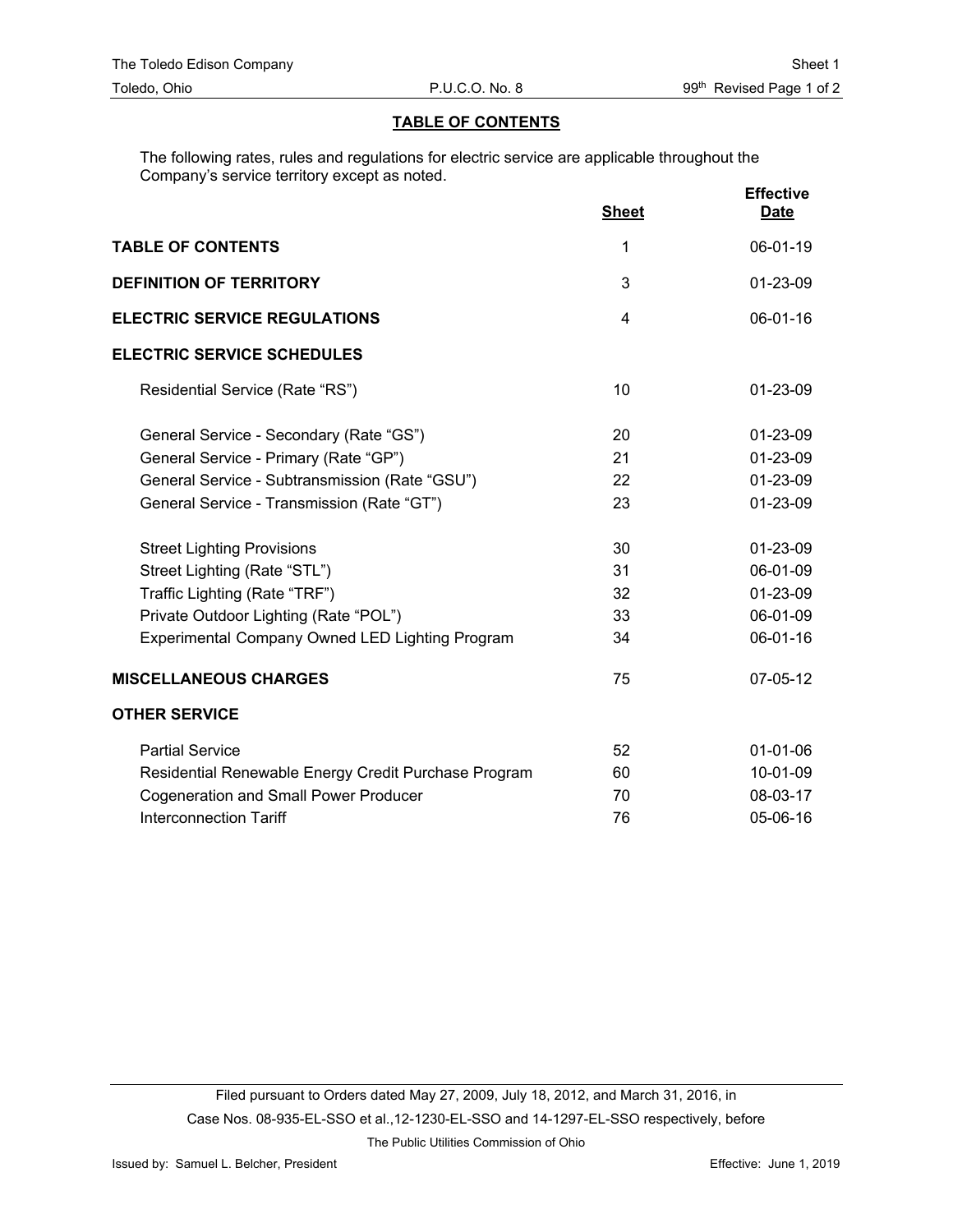#### **TABLE OF CONTENTS**

| <b>RIDERS</b><br><b>Sheet</b><br><b>Date</b><br>80<br>$01 - 01 - 17$<br>Summary<br><b>Residential Distribution Credit</b><br>81<br>$05 - 21 - 10$<br><b>Transmission and Ancillary Services</b><br>83<br>09-10-10<br>84<br>04-01-19<br><b>Alternative Energy Resource</b><br><b>School Distribution Credit</b><br>85<br>06-01-09<br><b>Business Distribution Credit</b><br>86<br>01-23-09<br>87<br><b>Hospital Net Energy Metering</b><br>10-27-09<br>Economic Development (4a)<br>88<br>01-23-09<br>90<br>$01 - 01 - 18$<br><b>Universal Service</b><br>State kWh Tax<br>92<br>01-23-09<br>93<br>10-27-09<br><b>Net Energy Metering</b><br>Delta Revenue Recovery<br>96<br>04-01-19<br>97<br>$01 - 01 - 16$<br>Demand Side Management<br>98<br>06-01-09<br>Reasonable Arrangement<br><b>Distribution Uncollectible</b><br>99<br>04-01-19<br>101<br>Economic Load Response Program<br>06-01-18<br>103<br><b>Generation Cost Reconciliation</b><br>04-01-19<br>Fuel<br>105<br>12-14-09<br>106<br>$04 - 01 - 19$<br>Advanced Metering Infrastructure / Modern Grid<br>Line Extension Cost Recovery<br>107<br>$01 - 01 - 15$<br><b>Delivery Service Improvement</b><br>108<br>$01 - 01 - 12$<br><b>PIPP Uncollectible</b><br>109<br>04-01-19<br>Non-Distribution Uncollectible<br>110<br>04-01-19<br><b>Experimental Real Time Pricing</b><br>111<br>06-01-19<br><b>Experimental Critical Peak Pricing</b><br>113<br>06-01-19<br><b>Generation Service</b><br>114<br>06-01-19<br>115<br>$01-01-19$<br>Demand Side Management and Energy Efficiency<br>116<br>06-01-19<br><b>Economic Development</b><br><b>Deferred Generation Cost Recovery</b><br>117<br>06-01-09<br>Deferred Fuel Cost Recovery<br>118<br>06-21-13<br>Non-Market-Based Services<br>119<br>04-01-18<br>120<br>Residential Deferred Distribution Cost Recovery<br>$01-01-12$<br>Non-Residential Deferred Distribution Cost Recovery<br>$01-01-12$<br>121<br>122<br><b>Residential Electric Heating Recovery</b><br>$01-01-19$<br><b>Residential Generation Credit</b><br>123<br>$10 - 31 - 18$<br><b>Delivery Capital Recovery</b><br>124<br>06-01-19<br>Phase-In Recovery<br>125<br>$01 - 01 - 19$<br><b>Government Directives Recovery</b><br>126<br>06-01-16<br>Automated Meter Opt Out<br>128<br>$01 - 01 - 15$<br><b>Ohio Renewable Resources</b><br>129<br>06-01-16<br>Commercial High Load Factor Experimental TOU<br>130<br>06-01-19 |  | <b>Effective</b> |
|------------------------------------------------------------------------------------------------------------------------------------------------------------------------------------------------------------------------------------------------------------------------------------------------------------------------------------------------------------------------------------------------------------------------------------------------------------------------------------------------------------------------------------------------------------------------------------------------------------------------------------------------------------------------------------------------------------------------------------------------------------------------------------------------------------------------------------------------------------------------------------------------------------------------------------------------------------------------------------------------------------------------------------------------------------------------------------------------------------------------------------------------------------------------------------------------------------------------------------------------------------------------------------------------------------------------------------------------------------------------------------------------------------------------------------------------------------------------------------------------------------------------------------------------------------------------------------------------------------------------------------------------------------------------------------------------------------------------------------------------------------------------------------------------------------------------------------------------------------------------------------------------------------------------------------------------------------------------------------------------------------------------------------------------------------------------------------------------------------------------------------------------------------------------------------------------------------------------------------------------------------------------------------------------------------------------------------------------------------------------------------------------------------|--|------------------|
|                                                                                                                                                                                                                                                                                                                                                                                                                                                                                                                                                                                                                                                                                                                                                                                                                                                                                                                                                                                                                                                                                                                                                                                                                                                                                                                                                                                                                                                                                                                                                                                                                                                                                                                                                                                                                                                                                                                                                                                                                                                                                                                                                                                                                                                                                                                                                                                                            |  |                  |
|                                                                                                                                                                                                                                                                                                                                                                                                                                                                                                                                                                                                                                                                                                                                                                                                                                                                                                                                                                                                                                                                                                                                                                                                                                                                                                                                                                                                                                                                                                                                                                                                                                                                                                                                                                                                                                                                                                                                                                                                                                                                                                                                                                                                                                                                                                                                                                                                            |  |                  |
|                                                                                                                                                                                                                                                                                                                                                                                                                                                                                                                                                                                                                                                                                                                                                                                                                                                                                                                                                                                                                                                                                                                                                                                                                                                                                                                                                                                                                                                                                                                                                                                                                                                                                                                                                                                                                                                                                                                                                                                                                                                                                                                                                                                                                                                                                                                                                                                                            |  |                  |
|                                                                                                                                                                                                                                                                                                                                                                                                                                                                                                                                                                                                                                                                                                                                                                                                                                                                                                                                                                                                                                                                                                                                                                                                                                                                                                                                                                                                                                                                                                                                                                                                                                                                                                                                                                                                                                                                                                                                                                                                                                                                                                                                                                                                                                                                                                                                                                                                            |  |                  |
|                                                                                                                                                                                                                                                                                                                                                                                                                                                                                                                                                                                                                                                                                                                                                                                                                                                                                                                                                                                                                                                                                                                                                                                                                                                                                                                                                                                                                                                                                                                                                                                                                                                                                                                                                                                                                                                                                                                                                                                                                                                                                                                                                                                                                                                                                                                                                                                                            |  |                  |
|                                                                                                                                                                                                                                                                                                                                                                                                                                                                                                                                                                                                                                                                                                                                                                                                                                                                                                                                                                                                                                                                                                                                                                                                                                                                                                                                                                                                                                                                                                                                                                                                                                                                                                                                                                                                                                                                                                                                                                                                                                                                                                                                                                                                                                                                                                                                                                                                            |  |                  |
|                                                                                                                                                                                                                                                                                                                                                                                                                                                                                                                                                                                                                                                                                                                                                                                                                                                                                                                                                                                                                                                                                                                                                                                                                                                                                                                                                                                                                                                                                                                                                                                                                                                                                                                                                                                                                                                                                                                                                                                                                                                                                                                                                                                                                                                                                                                                                                                                            |  |                  |
|                                                                                                                                                                                                                                                                                                                                                                                                                                                                                                                                                                                                                                                                                                                                                                                                                                                                                                                                                                                                                                                                                                                                                                                                                                                                                                                                                                                                                                                                                                                                                                                                                                                                                                                                                                                                                                                                                                                                                                                                                                                                                                                                                                                                                                                                                                                                                                                                            |  |                  |
|                                                                                                                                                                                                                                                                                                                                                                                                                                                                                                                                                                                                                                                                                                                                                                                                                                                                                                                                                                                                                                                                                                                                                                                                                                                                                                                                                                                                                                                                                                                                                                                                                                                                                                                                                                                                                                                                                                                                                                                                                                                                                                                                                                                                                                                                                                                                                                                                            |  |                  |
|                                                                                                                                                                                                                                                                                                                                                                                                                                                                                                                                                                                                                                                                                                                                                                                                                                                                                                                                                                                                                                                                                                                                                                                                                                                                                                                                                                                                                                                                                                                                                                                                                                                                                                                                                                                                                                                                                                                                                                                                                                                                                                                                                                                                                                                                                                                                                                                                            |  |                  |
|                                                                                                                                                                                                                                                                                                                                                                                                                                                                                                                                                                                                                                                                                                                                                                                                                                                                                                                                                                                                                                                                                                                                                                                                                                                                                                                                                                                                                                                                                                                                                                                                                                                                                                                                                                                                                                                                                                                                                                                                                                                                                                                                                                                                                                                                                                                                                                                                            |  |                  |
|                                                                                                                                                                                                                                                                                                                                                                                                                                                                                                                                                                                                                                                                                                                                                                                                                                                                                                                                                                                                                                                                                                                                                                                                                                                                                                                                                                                                                                                                                                                                                                                                                                                                                                                                                                                                                                                                                                                                                                                                                                                                                                                                                                                                                                                                                                                                                                                                            |  |                  |
|                                                                                                                                                                                                                                                                                                                                                                                                                                                                                                                                                                                                                                                                                                                                                                                                                                                                                                                                                                                                                                                                                                                                                                                                                                                                                                                                                                                                                                                                                                                                                                                                                                                                                                                                                                                                                                                                                                                                                                                                                                                                                                                                                                                                                                                                                                                                                                                                            |  |                  |
|                                                                                                                                                                                                                                                                                                                                                                                                                                                                                                                                                                                                                                                                                                                                                                                                                                                                                                                                                                                                                                                                                                                                                                                                                                                                                                                                                                                                                                                                                                                                                                                                                                                                                                                                                                                                                                                                                                                                                                                                                                                                                                                                                                                                                                                                                                                                                                                                            |  |                  |
|                                                                                                                                                                                                                                                                                                                                                                                                                                                                                                                                                                                                                                                                                                                                                                                                                                                                                                                                                                                                                                                                                                                                                                                                                                                                                                                                                                                                                                                                                                                                                                                                                                                                                                                                                                                                                                                                                                                                                                                                                                                                                                                                                                                                                                                                                                                                                                                                            |  |                  |
|                                                                                                                                                                                                                                                                                                                                                                                                                                                                                                                                                                                                                                                                                                                                                                                                                                                                                                                                                                                                                                                                                                                                                                                                                                                                                                                                                                                                                                                                                                                                                                                                                                                                                                                                                                                                                                                                                                                                                                                                                                                                                                                                                                                                                                                                                                                                                                                                            |  |                  |
|                                                                                                                                                                                                                                                                                                                                                                                                                                                                                                                                                                                                                                                                                                                                                                                                                                                                                                                                                                                                                                                                                                                                                                                                                                                                                                                                                                                                                                                                                                                                                                                                                                                                                                                                                                                                                                                                                                                                                                                                                                                                                                                                                                                                                                                                                                                                                                                                            |  |                  |
|                                                                                                                                                                                                                                                                                                                                                                                                                                                                                                                                                                                                                                                                                                                                                                                                                                                                                                                                                                                                                                                                                                                                                                                                                                                                                                                                                                                                                                                                                                                                                                                                                                                                                                                                                                                                                                                                                                                                                                                                                                                                                                                                                                                                                                                                                                                                                                                                            |  |                  |
|                                                                                                                                                                                                                                                                                                                                                                                                                                                                                                                                                                                                                                                                                                                                                                                                                                                                                                                                                                                                                                                                                                                                                                                                                                                                                                                                                                                                                                                                                                                                                                                                                                                                                                                                                                                                                                                                                                                                                                                                                                                                                                                                                                                                                                                                                                                                                                                                            |  |                  |
|                                                                                                                                                                                                                                                                                                                                                                                                                                                                                                                                                                                                                                                                                                                                                                                                                                                                                                                                                                                                                                                                                                                                                                                                                                                                                                                                                                                                                                                                                                                                                                                                                                                                                                                                                                                                                                                                                                                                                                                                                                                                                                                                                                                                                                                                                                                                                                                                            |  |                  |
|                                                                                                                                                                                                                                                                                                                                                                                                                                                                                                                                                                                                                                                                                                                                                                                                                                                                                                                                                                                                                                                                                                                                                                                                                                                                                                                                                                                                                                                                                                                                                                                                                                                                                                                                                                                                                                                                                                                                                                                                                                                                                                                                                                                                                                                                                                                                                                                                            |  |                  |
|                                                                                                                                                                                                                                                                                                                                                                                                                                                                                                                                                                                                                                                                                                                                                                                                                                                                                                                                                                                                                                                                                                                                                                                                                                                                                                                                                                                                                                                                                                                                                                                                                                                                                                                                                                                                                                                                                                                                                                                                                                                                                                                                                                                                                                                                                                                                                                                                            |  |                  |
|                                                                                                                                                                                                                                                                                                                                                                                                                                                                                                                                                                                                                                                                                                                                                                                                                                                                                                                                                                                                                                                                                                                                                                                                                                                                                                                                                                                                                                                                                                                                                                                                                                                                                                                                                                                                                                                                                                                                                                                                                                                                                                                                                                                                                                                                                                                                                                                                            |  |                  |
|                                                                                                                                                                                                                                                                                                                                                                                                                                                                                                                                                                                                                                                                                                                                                                                                                                                                                                                                                                                                                                                                                                                                                                                                                                                                                                                                                                                                                                                                                                                                                                                                                                                                                                                                                                                                                                                                                                                                                                                                                                                                                                                                                                                                                                                                                                                                                                                                            |  |                  |
|                                                                                                                                                                                                                                                                                                                                                                                                                                                                                                                                                                                                                                                                                                                                                                                                                                                                                                                                                                                                                                                                                                                                                                                                                                                                                                                                                                                                                                                                                                                                                                                                                                                                                                                                                                                                                                                                                                                                                                                                                                                                                                                                                                                                                                                                                                                                                                                                            |  |                  |
|                                                                                                                                                                                                                                                                                                                                                                                                                                                                                                                                                                                                                                                                                                                                                                                                                                                                                                                                                                                                                                                                                                                                                                                                                                                                                                                                                                                                                                                                                                                                                                                                                                                                                                                                                                                                                                                                                                                                                                                                                                                                                                                                                                                                                                                                                                                                                                                                            |  |                  |
|                                                                                                                                                                                                                                                                                                                                                                                                                                                                                                                                                                                                                                                                                                                                                                                                                                                                                                                                                                                                                                                                                                                                                                                                                                                                                                                                                                                                                                                                                                                                                                                                                                                                                                                                                                                                                                                                                                                                                                                                                                                                                                                                                                                                                                                                                                                                                                                                            |  |                  |
|                                                                                                                                                                                                                                                                                                                                                                                                                                                                                                                                                                                                                                                                                                                                                                                                                                                                                                                                                                                                                                                                                                                                                                                                                                                                                                                                                                                                                                                                                                                                                                                                                                                                                                                                                                                                                                                                                                                                                                                                                                                                                                                                                                                                                                                                                                                                                                                                            |  |                  |
|                                                                                                                                                                                                                                                                                                                                                                                                                                                                                                                                                                                                                                                                                                                                                                                                                                                                                                                                                                                                                                                                                                                                                                                                                                                                                                                                                                                                                                                                                                                                                                                                                                                                                                                                                                                                                                                                                                                                                                                                                                                                                                                                                                                                                                                                                                                                                                                                            |  |                  |
|                                                                                                                                                                                                                                                                                                                                                                                                                                                                                                                                                                                                                                                                                                                                                                                                                                                                                                                                                                                                                                                                                                                                                                                                                                                                                                                                                                                                                                                                                                                                                                                                                                                                                                                                                                                                                                                                                                                                                                                                                                                                                                                                                                                                                                                                                                                                                                                                            |  |                  |
|                                                                                                                                                                                                                                                                                                                                                                                                                                                                                                                                                                                                                                                                                                                                                                                                                                                                                                                                                                                                                                                                                                                                                                                                                                                                                                                                                                                                                                                                                                                                                                                                                                                                                                                                                                                                                                                                                                                                                                                                                                                                                                                                                                                                                                                                                                                                                                                                            |  |                  |
|                                                                                                                                                                                                                                                                                                                                                                                                                                                                                                                                                                                                                                                                                                                                                                                                                                                                                                                                                                                                                                                                                                                                                                                                                                                                                                                                                                                                                                                                                                                                                                                                                                                                                                                                                                                                                                                                                                                                                                                                                                                                                                                                                                                                                                                                                                                                                                                                            |  |                  |
|                                                                                                                                                                                                                                                                                                                                                                                                                                                                                                                                                                                                                                                                                                                                                                                                                                                                                                                                                                                                                                                                                                                                                                                                                                                                                                                                                                                                                                                                                                                                                                                                                                                                                                                                                                                                                                                                                                                                                                                                                                                                                                                                                                                                                                                                                                                                                                                                            |  |                  |
|                                                                                                                                                                                                                                                                                                                                                                                                                                                                                                                                                                                                                                                                                                                                                                                                                                                                                                                                                                                                                                                                                                                                                                                                                                                                                                                                                                                                                                                                                                                                                                                                                                                                                                                                                                                                                                                                                                                                                                                                                                                                                                                                                                                                                                                                                                                                                                                                            |  |                  |
|                                                                                                                                                                                                                                                                                                                                                                                                                                                                                                                                                                                                                                                                                                                                                                                                                                                                                                                                                                                                                                                                                                                                                                                                                                                                                                                                                                                                                                                                                                                                                                                                                                                                                                                                                                                                                                                                                                                                                                                                                                                                                                                                                                                                                                                                                                                                                                                                            |  |                  |
|                                                                                                                                                                                                                                                                                                                                                                                                                                                                                                                                                                                                                                                                                                                                                                                                                                                                                                                                                                                                                                                                                                                                                                                                                                                                                                                                                                                                                                                                                                                                                                                                                                                                                                                                                                                                                                                                                                                                                                                                                                                                                                                                                                                                                                                                                                                                                                                                            |  |                  |
|                                                                                                                                                                                                                                                                                                                                                                                                                                                                                                                                                                                                                                                                                                                                                                                                                                                                                                                                                                                                                                                                                                                                                                                                                                                                                                                                                                                                                                                                                                                                                                                                                                                                                                                                                                                                                                                                                                                                                                                                                                                                                                                                                                                                                                                                                                                                                                                                            |  |                  |
|                                                                                                                                                                                                                                                                                                                                                                                                                                                                                                                                                                                                                                                                                                                                                                                                                                                                                                                                                                                                                                                                                                                                                                                                                                                                                                                                                                                                                                                                                                                                                                                                                                                                                                                                                                                                                                                                                                                                                                                                                                                                                                                                                                                                                                                                                                                                                                                                            |  |                  |
|                                                                                                                                                                                                                                                                                                                                                                                                                                                                                                                                                                                                                                                                                                                                                                                                                                                                                                                                                                                                                                                                                                                                                                                                                                                                                                                                                                                                                                                                                                                                                                                                                                                                                                                                                                                                                                                                                                                                                                                                                                                                                                                                                                                                                                                                                                                                                                                                            |  |                  |
|                                                                                                                                                                                                                                                                                                                                                                                                                                                                                                                                                                                                                                                                                                                                                                                                                                                                                                                                                                                                                                                                                                                                                                                                                                                                                                                                                                                                                                                                                                                                                                                                                                                                                                                                                                                                                                                                                                                                                                                                                                                                                                                                                                                                                                                                                                                                                                                                            |  |                  |
|                                                                                                                                                                                                                                                                                                                                                                                                                                                                                                                                                                                                                                                                                                                                                                                                                                                                                                                                                                                                                                                                                                                                                                                                                                                                                                                                                                                                                                                                                                                                                                                                                                                                                                                                                                                                                                                                                                                                                                                                                                                                                                                                                                                                                                                                                                                                                                                                            |  |                  |
|                                                                                                                                                                                                                                                                                                                                                                                                                                                                                                                                                                                                                                                                                                                                                                                                                                                                                                                                                                                                                                                                                                                                                                                                                                                                                                                                                                                                                                                                                                                                                                                                                                                                                                                                                                                                                                                                                                                                                                                                                                                                                                                                                                                                                                                                                                                                                                                                            |  |                  |
| <b>Distribution Modernization</b><br>132<br>$01 - 01 - 19$                                                                                                                                                                                                                                                                                                                                                                                                                                                                                                                                                                                                                                                                                                                                                                                                                                                                                                                                                                                                                                                                                                                                                                                                                                                                                                                                                                                                                                                                                                                                                                                                                                                                                                                                                                                                                                                                                                                                                                                                                                                                                                                                                                                                                                                                                                                                                 |  |                  |

Filed pursuant to Orders dated May 27, 2009, July 18, 2012 and March 31, 2016, in Case Nos. 08-935-EL-SSO et al.,12-1230-EL-SSO and 14-1297-EL-SSO respectively, before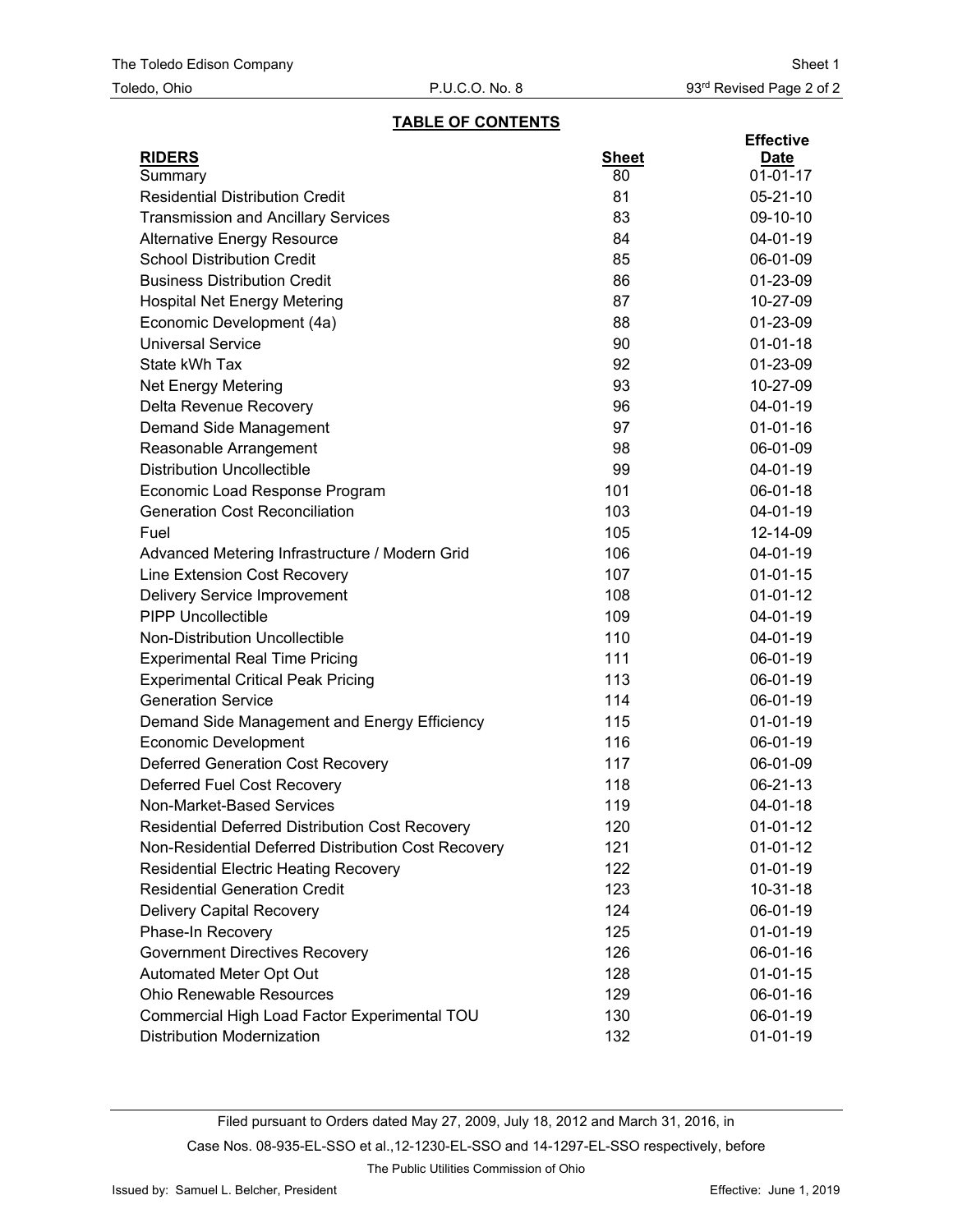# **RIDER GEN Generation Service Rider**

# **APPLICABILITY:**

For customers taking the Standard Service Offer electric generation service ("SSO Generation Service") from the Company, the following Standard Service Offer Generation Charges (SSOGC) by rate schedule, will apply, effective for service rendered beginning June 1, 2019, for all kWhs per kWh, unless otherwise noted. For billing purposes, the winter rates shall be applicable during each winter billing period as defined in the Electric Service Regulations.

Capacity costs will be developed based on the results from annual PJM capacity auctions (including incremental auctions) and allocated to each Company and tariff schedule based on the average of coincident peaks, including distribution losses, for the months of June through September of the year prior to the applicable PJM delivery year. The calculated wholesale capacity costs are used to develop capacity charges.

These calculated wholesale capacity costs will be converted to an energy basis and will then be subtracted from the SSO competitive bid process ("CBP") results to develop the non-capacity related energy charges.

#### **RATE:**

| <b>Capacity Charges</b> | <b>Summer</b> | Winter          |
|-------------------------|---------------|-----------------|
| $RS^*$                  | 0.9654 $\phi$ | 0.9654 $\phi$   |
| GS                      | 1.0275¢       | 1.0275¢         |
| <b>GP</b>               | 1.0492¢       | 1.0492¢         |
| GSU                     | 0.6171¢       | 0.6171¢         |
| GT                      | 0.5803¢       | 0.5803¢         |
| <b>STL</b>              | 0.0000¢       | $0.0000 \notin$ |
| <b>TRF</b>              | 0.6771¢       | 0.6771¢         |
| <b>POL</b>              | 0.0000¢       | $0.0000 \notin$ |
| <b>Energy Charges</b>   | Summer        | Winter          |
| $RS^*$                  | 4.8447¢       | 4.0553¢         |
| <b>GS</b>               | 4.8447¢       | 4.0533¢         |
| <b>GP</b>               | 4.6769¢       | 3.9149¢         |
| GSU                     | 4.5457¢       | 3.8051¢         |
| GT                      | 4.5411¢       | 3.8013¢         |
| <b>STL</b>              | 4.8447¢       | 4.0553¢         |
| <b>TRF</b>              | 4.8447¢       | 4.0553¢         |
| <b>POL</b>              | 4.8447¢       | 4.0553¢         |

\* Customers participating in the Percentage of Income Payment Plan (PIPP) program shall pay 4.9636¢, for all kWh per kWh, in lieu of the Rate RS Capacity and Energy Charges shown above.

#### 14-1297-EL-SSO and 19-0430-EL-RDR before

The Public Utilities Commission of Ohio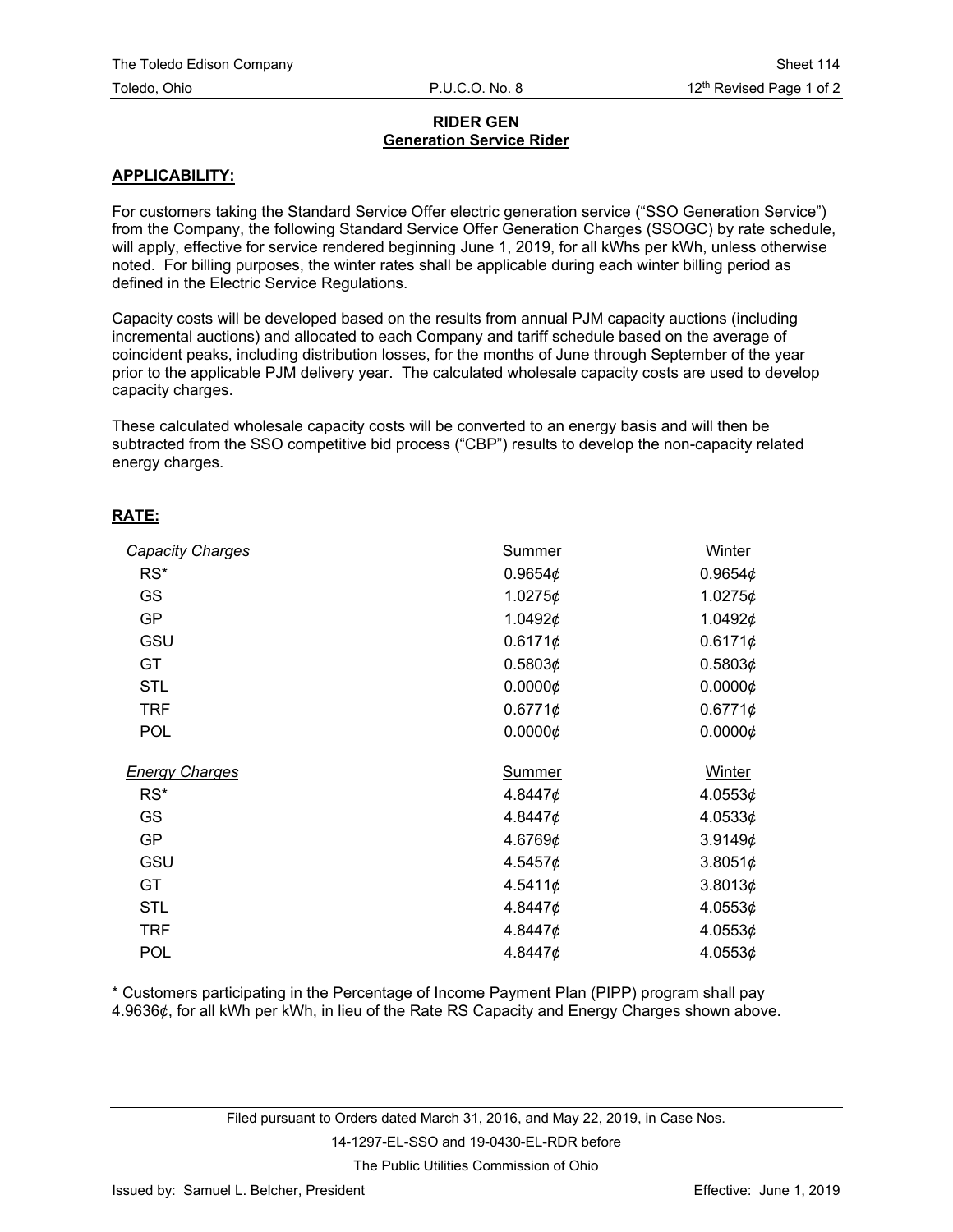# **RIDER GEN Generation Service Rider**

# **TIME-OF-DAY OPTION:**

For customers with the appropriate qualifying time-of-day metering and who elect to be served under the Time-Of-Day Option, the charge by rate schedule will be as shown below, for all kWhs, per kWh:

| Capacity Charges |                | Summer           |               |                | Winter           |          |
|------------------|----------------|------------------|---------------|----------------|------------------|----------|
|                  | Midday<br>Peak | Shoulder<br>Peak | Off-Peak      | Midday<br>Peak | Shoulder<br>Peak | Off-Peak |
| GS               | 1.0275c        | 1.0275c          | 1.02756       | 1.0275c        | 1.0275¢          | 1.0275¢  |
| GP               | 1.0492 $\phi$  | 1.0492¢          | 1.0492 $\phi$ | 1.0492 $\phi$  | 1.0492¢          | 1.0492¢  |
| GSU              | 0.6171c        | 0.61716          | 0.61716       | 0.6171c        | 0.61716          | 0.6171¢  |
| GT               | 0.5803c        | 0.58036          | 0.5803c       | 0.5803¢        | 0.5803¢          | 0.5803¢  |

| <b>Energy Charges</b> | Summer                |                         | Winter   |                       |                  |            |
|-----------------------|-----------------------|-------------------------|----------|-----------------------|------------------|------------|
|                       | Midday<br><b>Peak</b> | Shoulder<br><u>Peak</u> | Off-Peak | Midday<br><b>Peak</b> | Shoulder<br>Peak | Off-Peak   |
| GS                    | 8.5276¢               | 5.4416 $\phi$           | 3.2459c  | 4.7662¢               | 5.4491¢          | 3.07116    |
| GP                    | 8.2323¢               | 5.2531¢                 | 3.1335c  | 4.6012 $\phi$         | 5.2605 $\phi$    | 2.96486    |
| GSU                   | 8.0013¢               | 5.1057 $\phi$           | 3.0456c  | $4.4721$ ¢            | 5.1129 $\phi$    | 2.8816¢    |
| GT                    | 7.9932¢               | 5.1006¢                 | 3.0425c  | 4.4677¢               | 5.1078¢          | $2.8787$ ¢ |

Midday-peak time shall be noon to 6 p.m. EST, Monday through Friday, excluding holidays.

Shoulder-peak time shall be 6 a.m. to noon and 6 p.m. to 10 p.m. EST, Monday through Friday, excluding holidays.

Holidays are defined as New Year's Day, Memorial Day, Independence Day, Labor Day, Thanksgiving Day, and Christmas Day. Off-Peak shall be all other hours.

A customer may terminate its participation in this time-of-day option at any time effective with the next scheduled meter reading. A qualifying customer may return to the time-of-day option at any time after a hiatus from the time-of-day option of at least one (1) year.

# **METERING:**

The customer must arrange for time-of-day metering consistent with the Company's Miscellaneous Charges, Tariff Sheet 75.

The Public Utilities Commission of Ohio